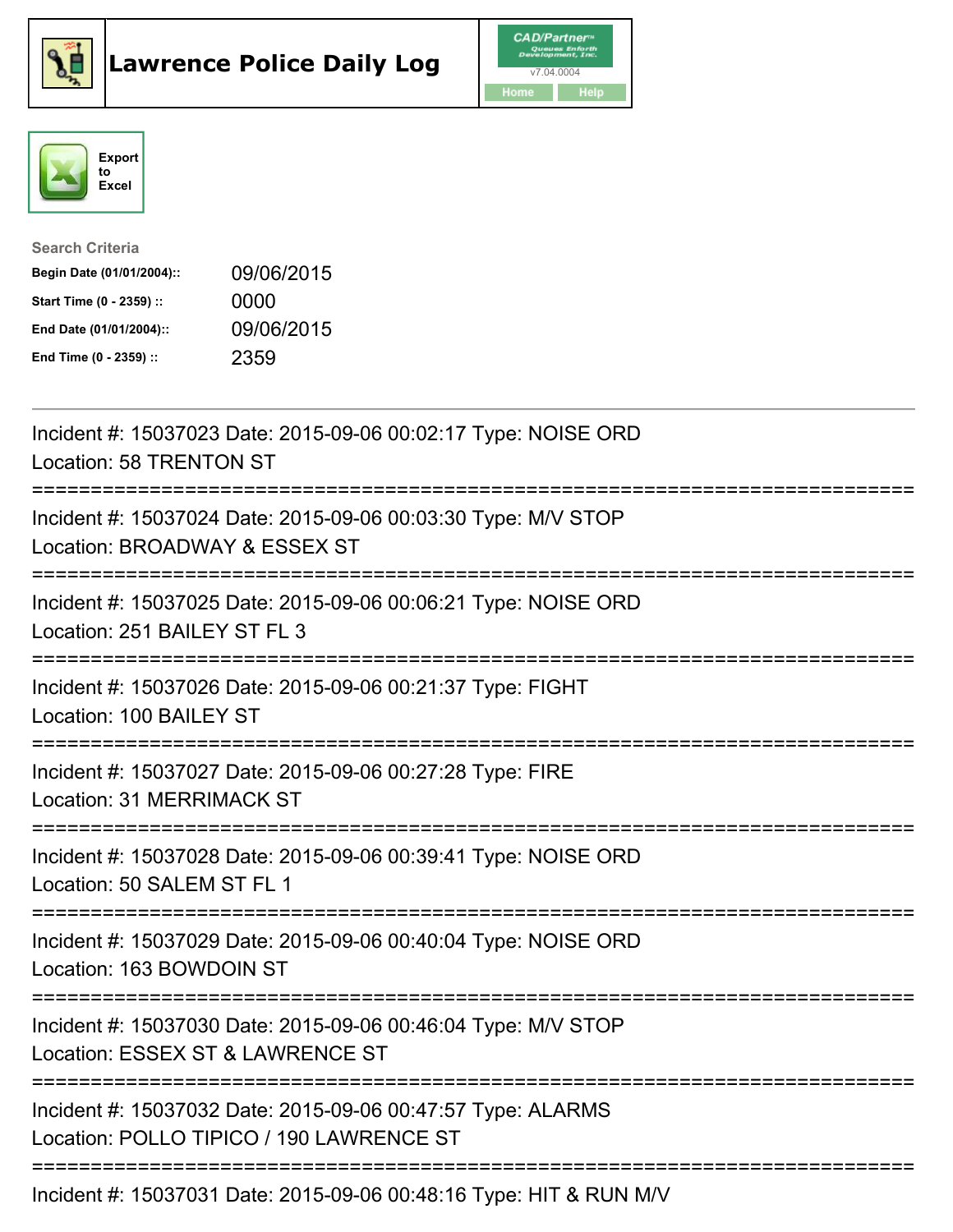Location: BRUCE ST & ERVING AVE =========================================================================== Incident #: 15037033 Date: 2015-09-06 00:50:47 Type: DISTURBANCE Location: 0 MARION AV =========================================================================== Incident #: 15037034 Date: 2015-09-06 00:54:35 Type: MEDIC SUPPORT Location: 490 HAMPSHIRE ST #311 =========================================================================== Incident #: 15037035 Date: 2015-09-06 00:57:42 Type: DISORDERLY Location: DENNYS / 160 WINTHROP AV =========================================================================== Incident #: 15037036 Date: 2015-09-06 01:00:54 Type: M/V STOP Location: DIAMOND ST =========================================================================== Incident #: 15037037 Date: 2015-09-06 01:11:01 Type: NOISE ORD Location: 209 FARNHAM ST =========================================================================== Incident #: 15037038 Date: 2015-09-06 01:13:56 Type: NOISE ORD Location: 50 ISLAND ST =========================================================================== Incident #: 15037039 Date: 2015-09-06 01:15:37 Type: M/V STOP Location: WINTHROP AV =========================================================================== Incident #: 15037041 Date: 2015-09-06 01:18:21 Type: DISTURBANCE Location: METHUEN ST =========================================================================== Incident #: 15037040 Date: 2015-09-06 01:18:21 Type: FIGHT Location: METHUEN ST =========================================================================== Incident #: 15037042 Date: 2015-09-06 01:21:07 Type: A&B PAST Location: 21 BYRON AV =========================================================================== Incident #: 15037043 Date: 2015-09-06 01:21:38 Type: NOISE ORD Location: 395 HOWARD ST FL 2 =========================================================================== Incident #: 15037044 Date: 2015-09-06 01:29:56 Type: ASSSIT AMBULANC Location: 21 EXCHANGE ST =========================================================================== Incident #: 15037045 Date: 2015-09-06 01:39:13 Type: NOISE ORD Location: 16 SALEM ST FL 1 =========================================================================== Incident #: 15037046 Date: 2015-09-06 01:47:29 Type: NOISE ORD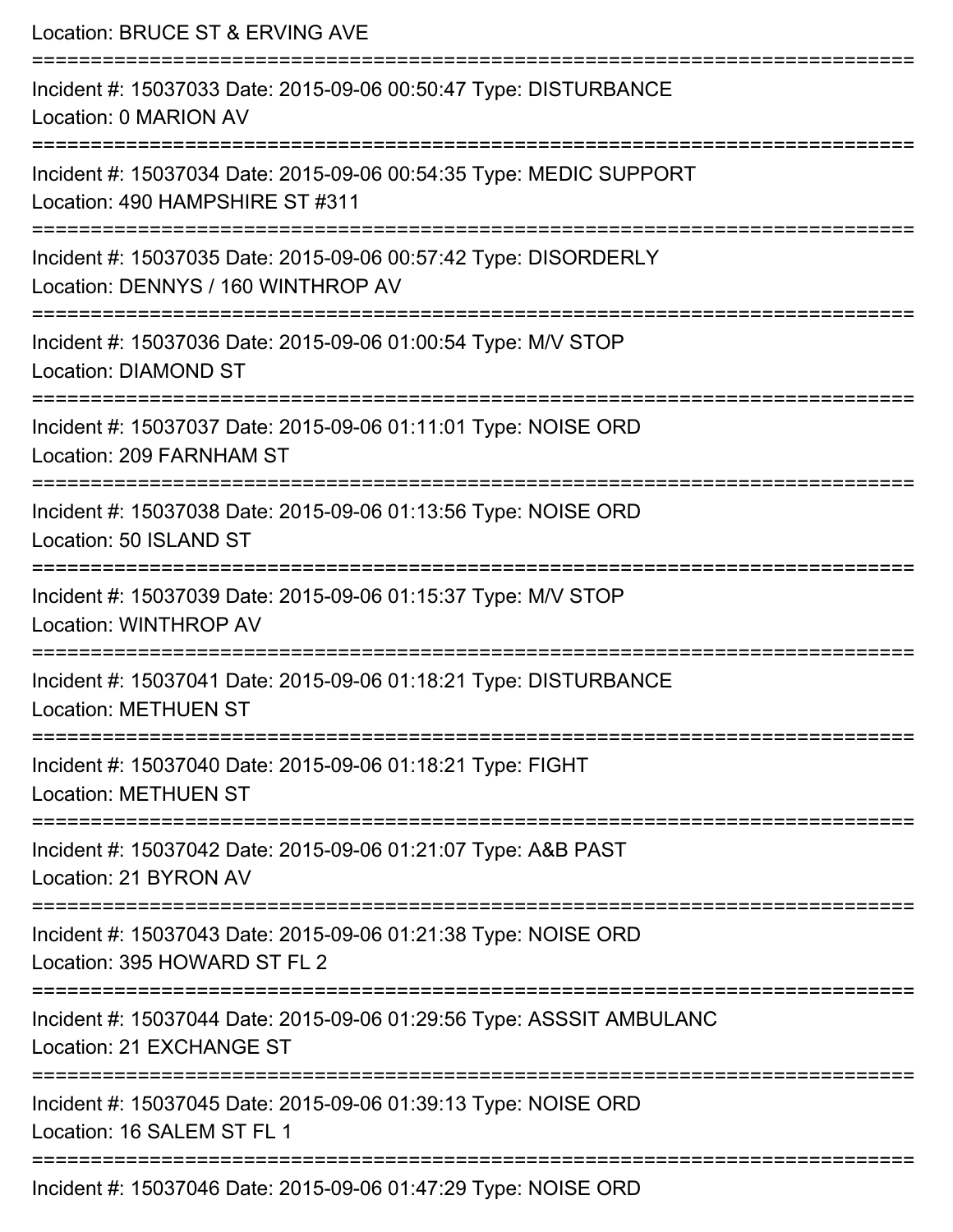| Incident #: 15037047 Date: 2015-09-06 01:49:13 Type: NOISE ORD<br>Location: 154 MYRTLE ST                         |
|-------------------------------------------------------------------------------------------------------------------|
| Incident #: 15037048 Date: 2015-09-06 02:28:26 Type: GANG<br>Location: MICROSEMI(ALL HAZ.MAT.REMOVED) / 6 LAKE ST |
| Incident #: 15037049 Date: 2015-09-06 02:33:21 Type: NOISE ORD<br>Location: 379 HAMPSHIRE ST FL 3                 |
| Incident #: 15037050 Date: 2015-09-06 02:33:55 Type: NOISE ORD<br>Location: POPLAR ST                             |
| Incident #: 15037051 Date: 2015-09-06 02:36:25 Type: NOISE ORD<br>Location: 254 FARNHAM ST FL 1                   |
| Incident #: 15037053 Date: 2015-09-06 02:59:15 Type: HIT & RUN PED<br>Location: S UNION ST                        |
| Incident #: 15037052 Date: 2015-09-06 03:00:49 Type: DISORDERLY<br>Location: 96 FARLEY ST                         |
| Incident #: 15037054 Date: 2015-09-06 03:04:16 Type: INVESTIGATION<br>Location: DENNYS / 160 WINTHROP AV          |
| Incident #: 15037055 Date: 2015-09-06 03:06:41 Type: NOISE ORD<br>Location: 15 GRAICHEN TER                       |
| Incident #: 15037056 Date: 2015-09-06 03:11:20 Type: NOISE ORD<br>Location: 59 TENNEY ST                          |
| Incident #: 15037057 Date: 2015-09-06 03:19:18 Type: DOMESTIC/PAST<br>Location: BROADWAY & CANAL                  |
| Incident #: 15037058 Date: 2015-09-06 03:20:42 Type: DISTURBANCE<br>Location: 11 FALMOUTH ST FL 3                 |
| Incident #: 15037059 Date: 2015-09-06 03:22:26 Type: DISTURBANCE<br>Location: 77 S UNION ST                       |
| Incident #: 15037060 Date: 2015-09-06 03:36:26 Type: DISTURBANCE                                                  |

 $L = L L L L$  AMES ST & OHIO AV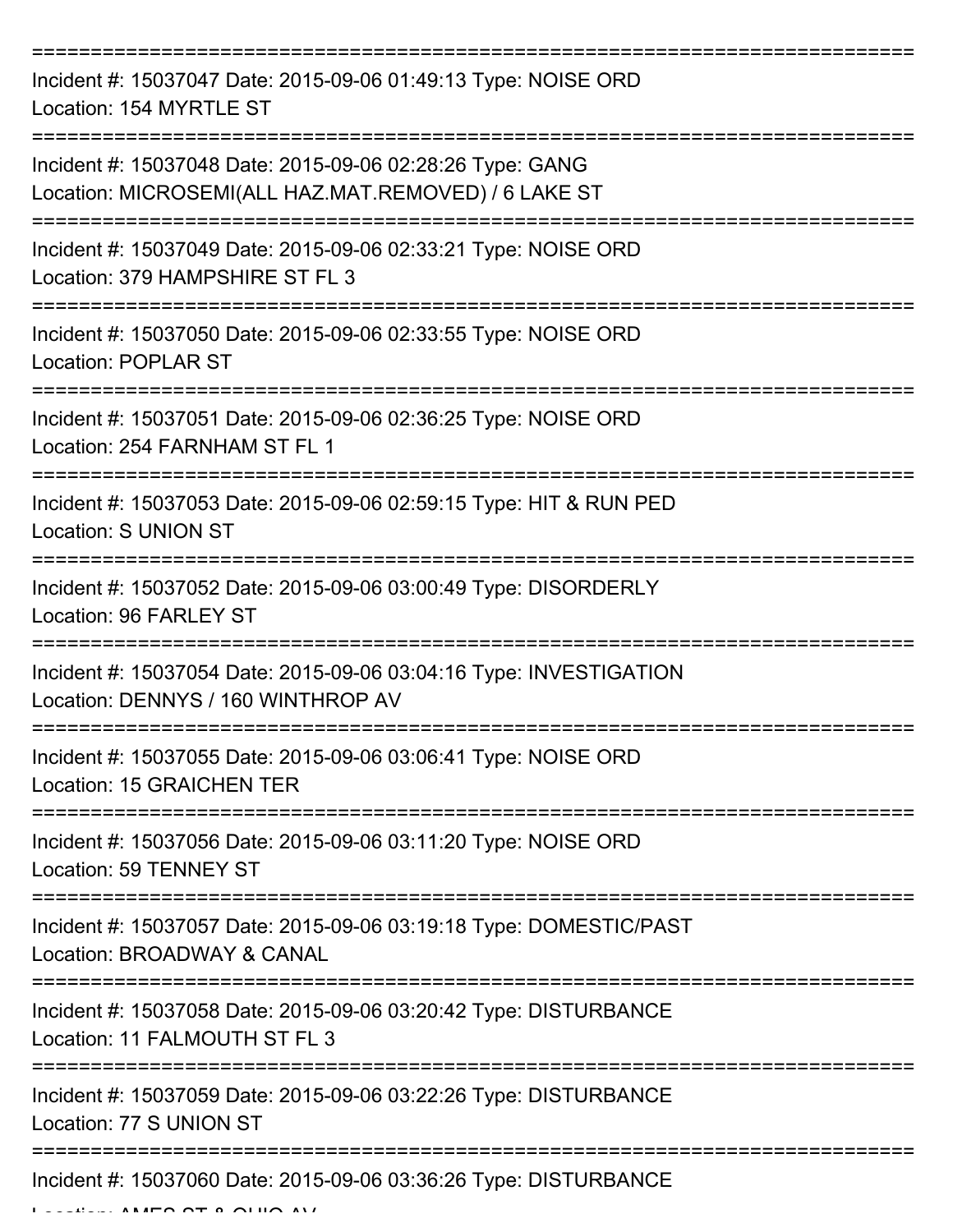| Incident #: 15037061 Date: 2015-09-06 03:36:58 Type: A&B D/W PAST<br>Location: 118 SPRINGFIELD ST         |
|-----------------------------------------------------------------------------------------------------------|
| Incident #: 15037062 Date: 2015-09-06 03:39:30 Type: FIRE<br>Location: PRIMO'S LIQUORS / 450 HAVERHILL ST |
| Incident #: 15037063 Date: 2015-09-06 03:40:29 Type: DISTURBANCE<br>Location: 16 OHIO AV                  |
| Incident #: 15037064 Date: 2015-09-06 03:41:08 Type: CK WELL BEING<br>Location: 157 SALEM ST #2           |
| Incident #: 15037065 Date: 2015-09-06 03:42:26 Type: LOUD NOISE<br>Location: 290 JACKSON ST FL 3RD        |
| Incident #: 15037066 Date: 2015-09-06 04:08:05 Type: DISTURBANCE<br>Location: 77 BERKELEY ST              |
| Incident #: 15037067 Date: 2015-09-06 04:12:02 Type: MEDIC SUPPORT<br>Location: 35 SALEM ST FL 3          |
| Incident #: 15037068 Date: 2015-09-06 04:16:30 Type: MEDIC SUPPORT<br>Location: 157 SALEM ST #2           |
| Incident #: 15037069 Date: 2015-09-06 04:38:10 Type: MEDIC SUPPORT<br>Location: 12 LASALLE AV             |
| Incident #: 15037070 Date: 2015-09-06 04:47:08 Type: DISTURBANCE<br>Location: 90 LOWELL ST                |
| Incident #: 15037071 Date: 2015-09-06 05:50:28 Type: SUS PERS/MV<br>Location: 73 PROSPECT ST              |
| Incident #: 15037072 Date: 2015-09-06 07:27:50 Type: PARK & WALK<br>Location: BROADWAY                    |
| Incident #: 15037073 Date: 2015-09-06 07:58:46 Type: STOL/MV/PAS<br>Location: 145 WEST ST                 |
| Incident #: 15037074 Date: 2015-09-06 08:00:44 Type: CK WELL BEING                                        |

Location: 184 EMMETT ST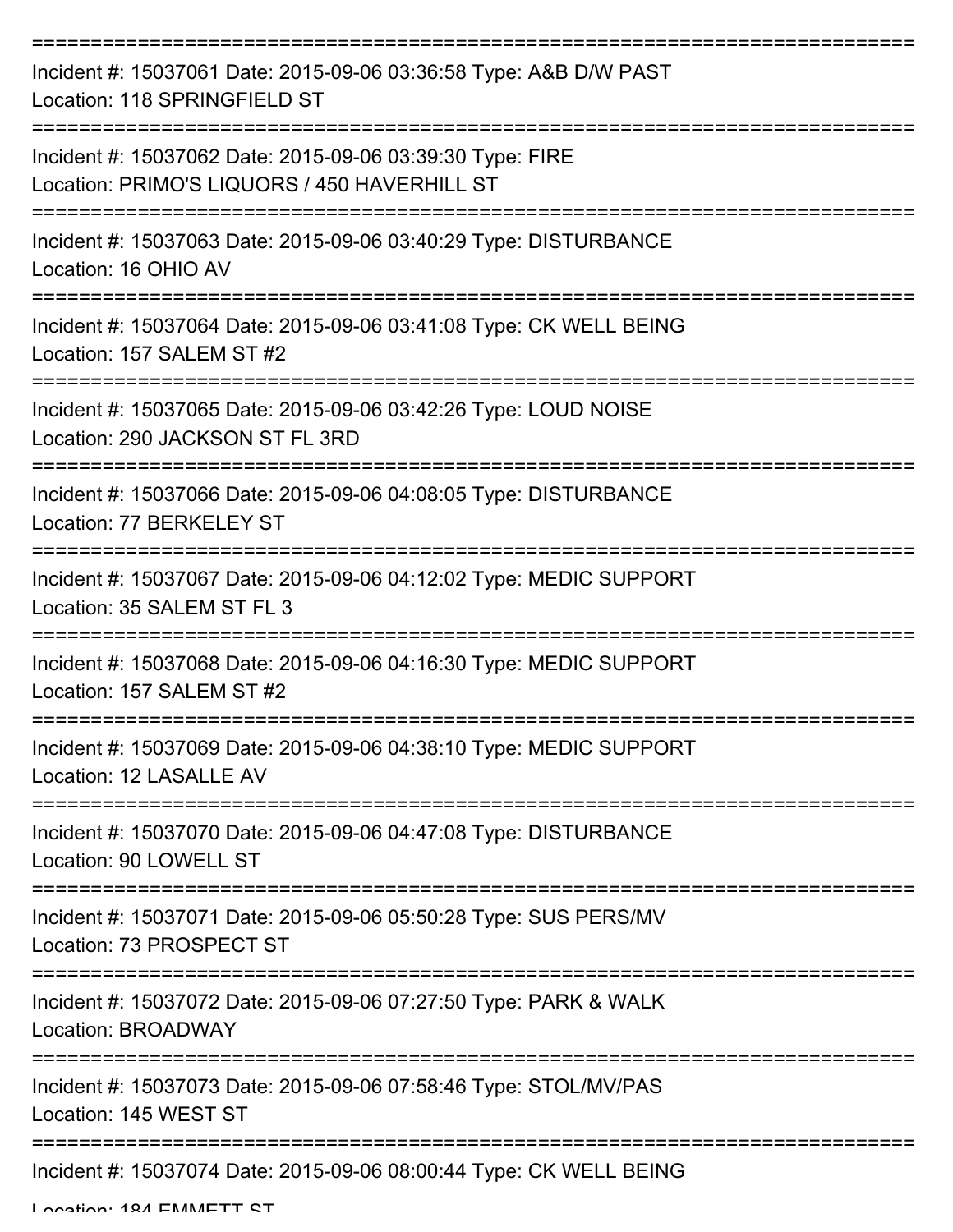| Incident #: 15037075 Date: 2015-09-06 08:27:38 Type: DOMESTIC/PAST<br>Location: 143 S UNION ST             |
|------------------------------------------------------------------------------------------------------------|
| Incident #: 15037076 Date: 2015-09-06 08:33:30 Type: ALARMS<br>Location: 9 DARTMOUTH ST                    |
| Incident #: 15037077 Date: 2015-09-06 09:15:23 Type: MISSING PERS<br>Location: 21 BYRON AV                 |
| Incident #: 15037078 Date: 2015-09-06 09:21:55 Type: ALARM/BURG<br>Location: SANTANA RESD / 201 BRUCE ST   |
| Incident #: 15037079 Date: 2015-09-06 09:25:35 Type: KEEP PEACE<br>Location: 21 BYRON AV #1                |
| Incident #: 15037080 Date: 2015-09-06 09:46:30 Type: TOW/REPOSSED<br>Location: 28 SUMMER ST                |
| Incident #: 15037081 Date: 2015-09-06 09:58:46 Type: SUS PERS/MV<br>Location: EMBANKMENT RD & WATER ST     |
| Incident #: 15037082 Date: 2015-09-06 09:59:53 Type: SUS PERS/MV<br>Location: 415 ANDOVER ST               |
| Incident #: 15037083 Date: 2015-09-06 10:15:03 Type: WARRANT SERVE<br>Location: WALGREENS / 135 BROADWAY   |
| Incident #: 15037084 Date: 2015-09-06 10:20:36 Type: ALARM/BURG<br>Location: PERALTA RESD / 20 FLORAL ST   |
| Incident #: 15037085 Date: 2015-09-06 10:34:25 Type: DISTURBANCE<br>Location: 114 SUMMER ST                |
| Incident #: 15037086 Date: 2015-09-06 10:38:55 Type: RECOV/STOL/MV<br>Location: HANCOCK ST & SCHOOL ST     |
| Incident #: 15037087 Date: 2015-09-06 10:48:34 Type: NOISE ORD<br>Location: 21 E HAVERHILL ST FL 2ND       |
| Incident #: 15037088 Date: 2015-09-06 10:50:29 Type: SUS PERS/MV<br>Location: MARKET BASKET / 700 ESSEX ST |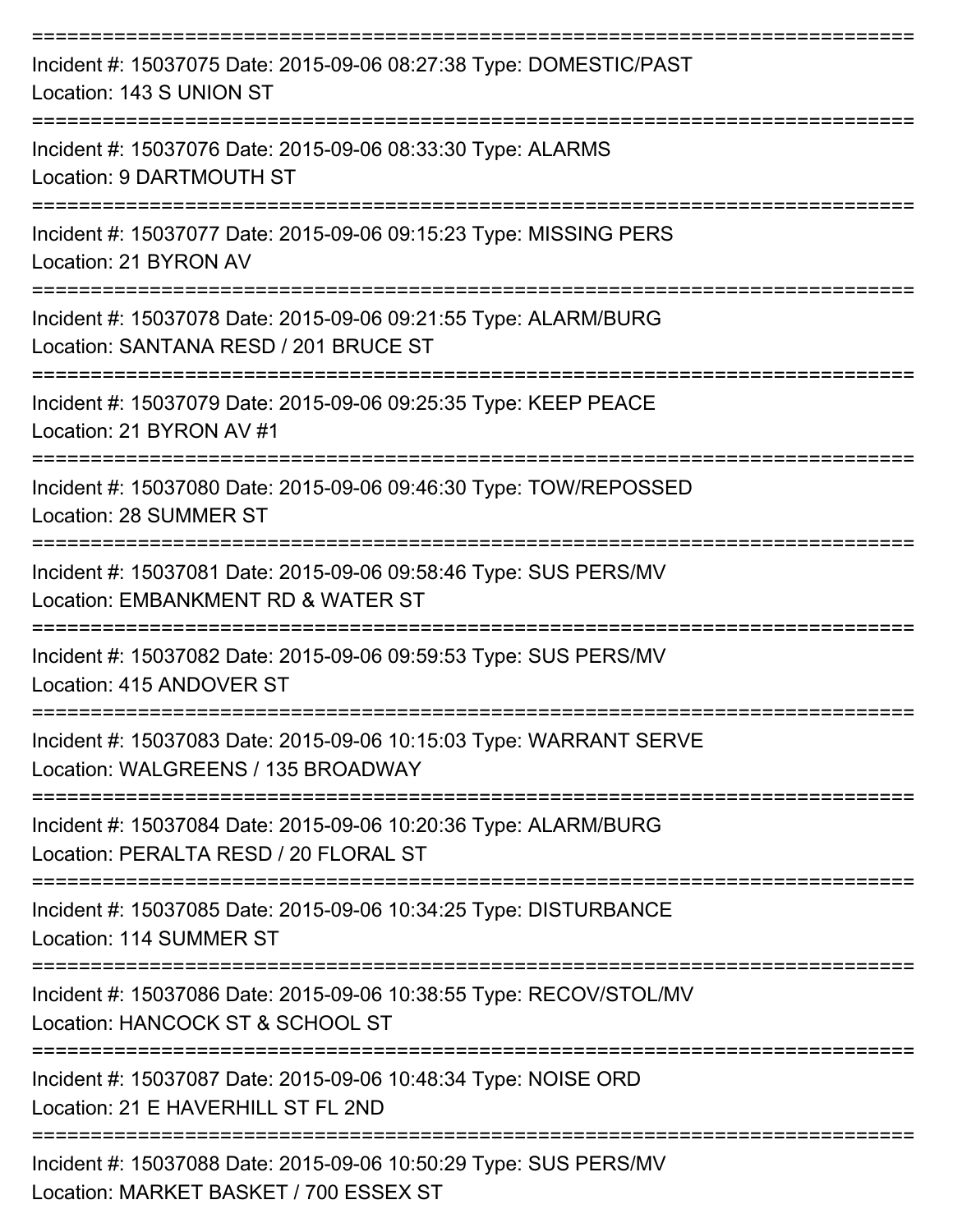| Incident #: 15037089 Date: 2015-09-06 10:51:09 Type: KEEP PEACE<br>Location: 58 WEARE ST                                             |
|--------------------------------------------------------------------------------------------------------------------------------------|
| =================================<br>Incident #: 15037090 Date: 2015-09-06 10:57:17 Type: DOMESTIC/PROG<br>Location: 276 LAWRENCE ST |
| Incident #: 15037091 Date: 2015-09-06 11:10:17 Type: GENERAL SERV<br>Location: 31 BROOK ST<br>===============================        |
| Incident #: 15037092 Date: 2015-09-06 11:13:54 Type: MEDIC SUPPORT<br>Location: 4 HALE ST                                            |
| Incident #: 15037093 Date: 2015-09-06 11:20:35 Type: UNKNOWN PROB<br><b>Location: 93 SAUNDERS ST</b>                                 |
| Incident #: 15037094 Date: 2015-09-06 11:26:11 Type: CK WELL BEING<br>Location: 53 WOODLAND ST FL 2NDFL                              |
| Incident #: 15037095 Date: 2015-09-06 11:41:48 Type: GENERAL SERV<br>Location: BEACON ST & MT VERNON ST                              |
| Incident #: 15037096 Date: 2015-09-06 11:49:53 Type: M/V STOP<br>Location: CAMBRIDGE ST & S UNION ST                                 |
| Incident #: 15037097 Date: 2015-09-06 11:56:46 Type: M/V STOP<br>Location: DORCHESTER ST & WINTHROP AV                               |
| Incident #: 15037098 Date: 2015-09-06 12:15:00 Type: M/V STOP<br>Location: WALGREENS / 135 BROADWAY                                  |
| Incident #: 15037099 Date: 2015-09-06 12:36:26 Type: M/V STOP<br>Location: ANDOVER ST & NEWTON ST                                    |
| Incident #: 15037100 Date: 2015-09-06 13:00:10 Type: A&B PAST<br>Location: FARNHAM ST & S UNION ST                                   |
| Incident #: 15037101 Date: 2015-09-06 13:10:16 Type: ALARM/BURG<br>Location: DANISTH NIGHT CLUB / 42 AMESBURY ST                     |
| Incident #: 15037102 Date: 2015-09-06 13:16:13 Type: HIT & RUN M/V<br>Location: 272 LAWRENCE ST                                      |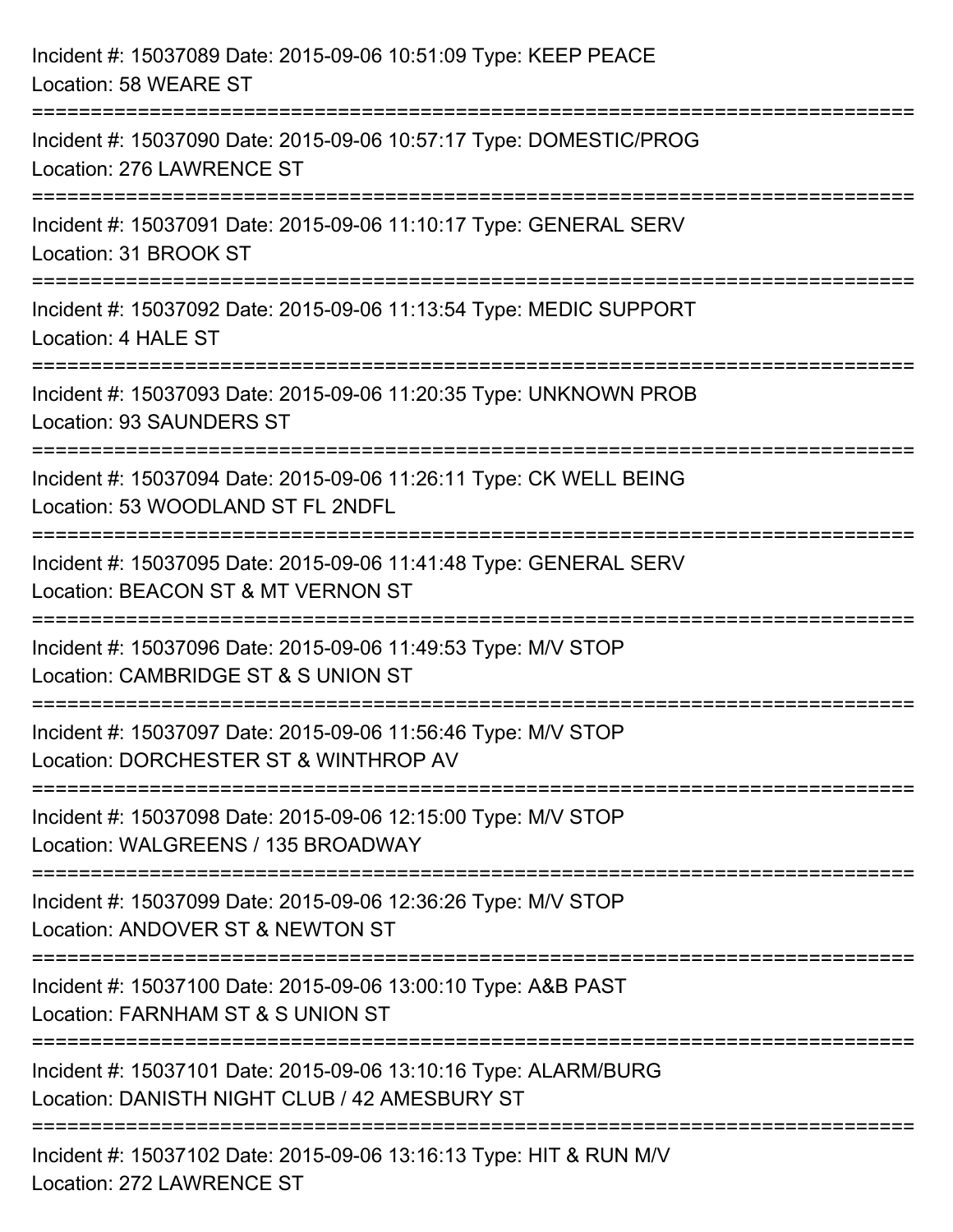| Incident #: 15037103 Date: 2015-09-06 13:24:05 Type: LARCENY/PAST<br>Location: SANTO DOMINGO LIQUORS / 419 HAMPSHIRE                                                  |
|-----------------------------------------------------------------------------------------------------------------------------------------------------------------------|
| Incident #: 15037104 Date: 2015-09-06 13:37:41 Type: AUTO ACC/NO PI<br>Location: WALGREENS / 220 S BROADWAY                                                           |
| Incident #: 15037105 Date: 2015-09-06 14:12:49 Type: THREATS<br>Location: 143 E HAVERHILL ST #REAR FL 1ST<br>============================<br>:======================= |
| Incident #: 15037106 Date: 2015-09-06 14:24:11 Type: THREATS<br>Location: 14 JACKSON ST                                                                               |
| Incident #: 15037107 Date: 2015-09-06 14:26:32 Type: AUTO ACC/PI<br>Location: HAVERHILL ST & MAY ST                                                                   |
| Incident #: 15037108 Date: 2015-09-06 14:46:00 Type: AUTO ACC/PI<br>Location: DURHAM ST & S BROADWAY                                                                  |
| Incident #: 15037109 Date: 2015-09-06 14:57:10 Type: DISTURBANCE<br>Location: 209 ABBOTT ST                                                                           |
| Incident #: 15037110 Date: 2015-09-06 15:16:23 Type: DRUG VIO<br><b>Location: DAISY ST PARK</b>                                                                       |
| Incident #: 15037111 Date: 2015-09-06 15:26:04 Type: M/V STOP<br>Location: CROSS ST & MANCHESTER ST                                                                   |
| Incident #: 15037112 Date: 2015-09-06 15:28:20 Type: MAN DOWN<br>Location: COMMON ST & HAMPSHIRE ST                                                                   |
| Incident #: 15037113 Date: 2015-09-06 15:44:47 Type: TOW OF M/V<br>Location: 700 ESSEX ST                                                                             |
| Incident #: 15037114 Date: 2015-09-06 15:47:55 Type: ANIMAL COMPL<br>Location: 113 GARDEN ST                                                                          |
| Incident #: 15037115 Date: 2015-09-06 15:57:36 Type: M/V STOP<br>Location: MARKET ST & PARKER ST                                                                      |
| Incident #: 15037116 Date: 2015-09-06 16:00:35 Type: LARCENY/PAST<br>Location: 100 BAILEY ST                                                                          |

===========================================================================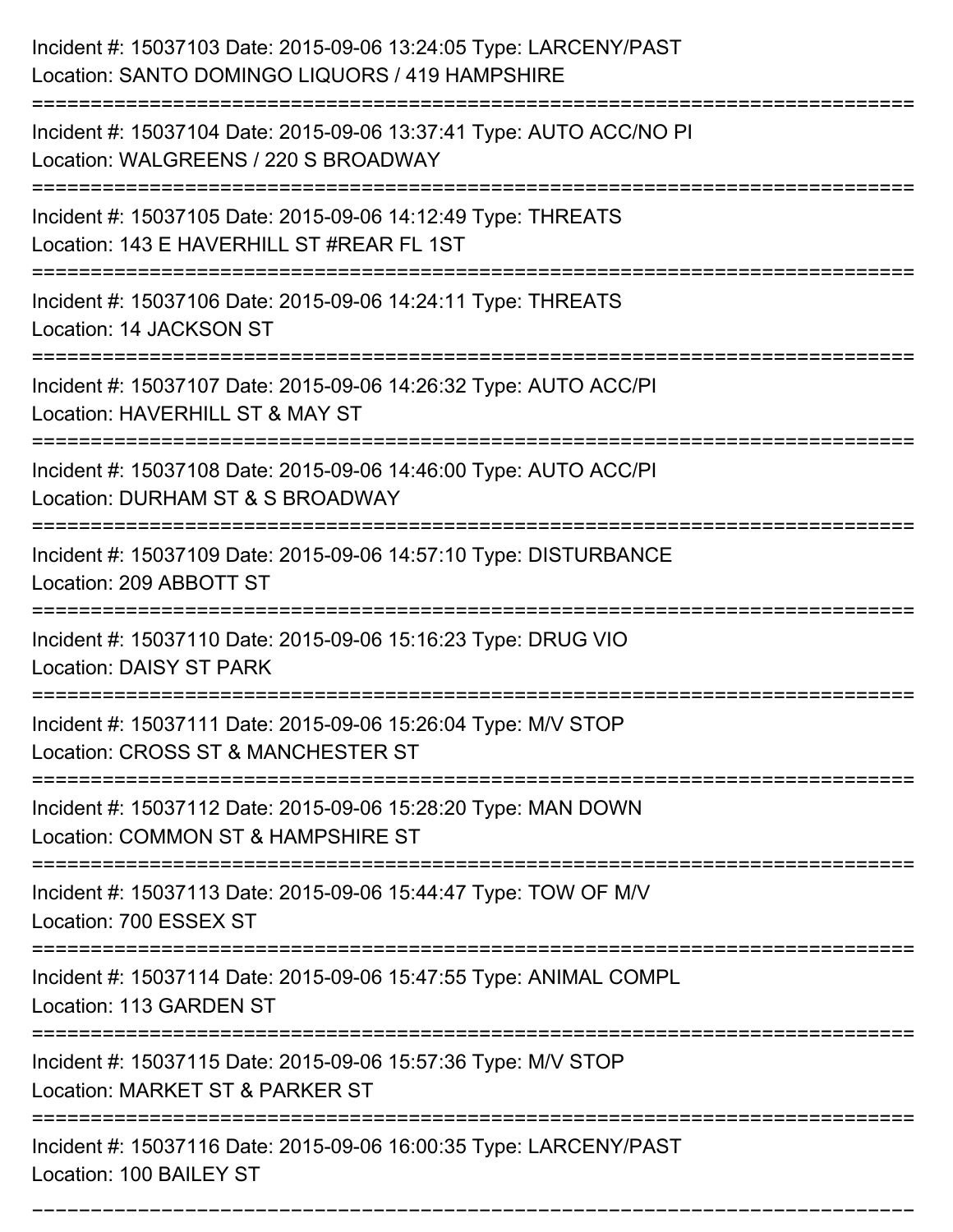| Incident #: 15037117 Date: 2015-09-06 16:19:11 Type: ANIMAL COMPL<br><b>Location: ARROW TER</b>                                      |
|--------------------------------------------------------------------------------------------------------------------------------------|
| Incident #: 15037118 Date: 2015-09-06 16:35:26 Type: INVEST CONT<br>Location: 336 PARK ST                                            |
| Incident #: 15037119 Date: 2015-09-06 16:37:40 Type: SUS PERS/MV<br>Location: 106 TREMONT ST                                         |
| Incident #: 15037120 Date: 2015-09-06 16:40:16 Type: MAN DOWN<br>Location: AMESBURY ST & COMMON ST                                   |
| Incident #: 15037121 Date: 2015-09-06 16:42:50 Type: ALARM/BURG<br>Location: GUILMETTE SCHOOL / 80 BODWELL ST                        |
| Incident #: 15037122 Date: 2015-09-06 16:45:13 Type: CK WELL BEING<br>Location: EVERETT ST & ROWE ST                                 |
| Incident #: 15037123 Date: 2015-09-06 16:49:52 Type: M/V STOP<br>Location: SAM'S FOOD STORE / 389 BROADWAY<br>====================== |
| Incident #: 15037124 Date: 2015-09-06 17:20:28 Type: NOISE ORD<br>Location: FARNHAM ST & PARKER ST                                   |
| Incident #: 15037125 Date: 2015-09-06 17:27:47 Type: M/V STOP<br>Location: 425 MARKET ST                                             |
| Incident #: 15037126 Date: 2015-09-06 17:30:10 Type: NOISE ORD<br>Location: 35 RESERVOIR ST                                          |
| Incident #: 15037127 Date: 2015-09-06 17:32:26 Type: DRUG VIO<br>Location: 51 RAILROAD ST                                            |
| Incident #: 15037128 Date: 2015-09-06 17:33:20 Type: M/V STOP<br>Location: 225 ESSEX ST                                              |
| Incident #: 15037129 Date: 2015-09-06 17:42:07 Type: M/V STOP<br>Location: 0 BROADWAY                                                |
| Incident #: 15037130 Date: 2015-09-06 17:46:27 Type: INVESTIGATION<br>Location: 97 BIRCHWOOD ST                                      |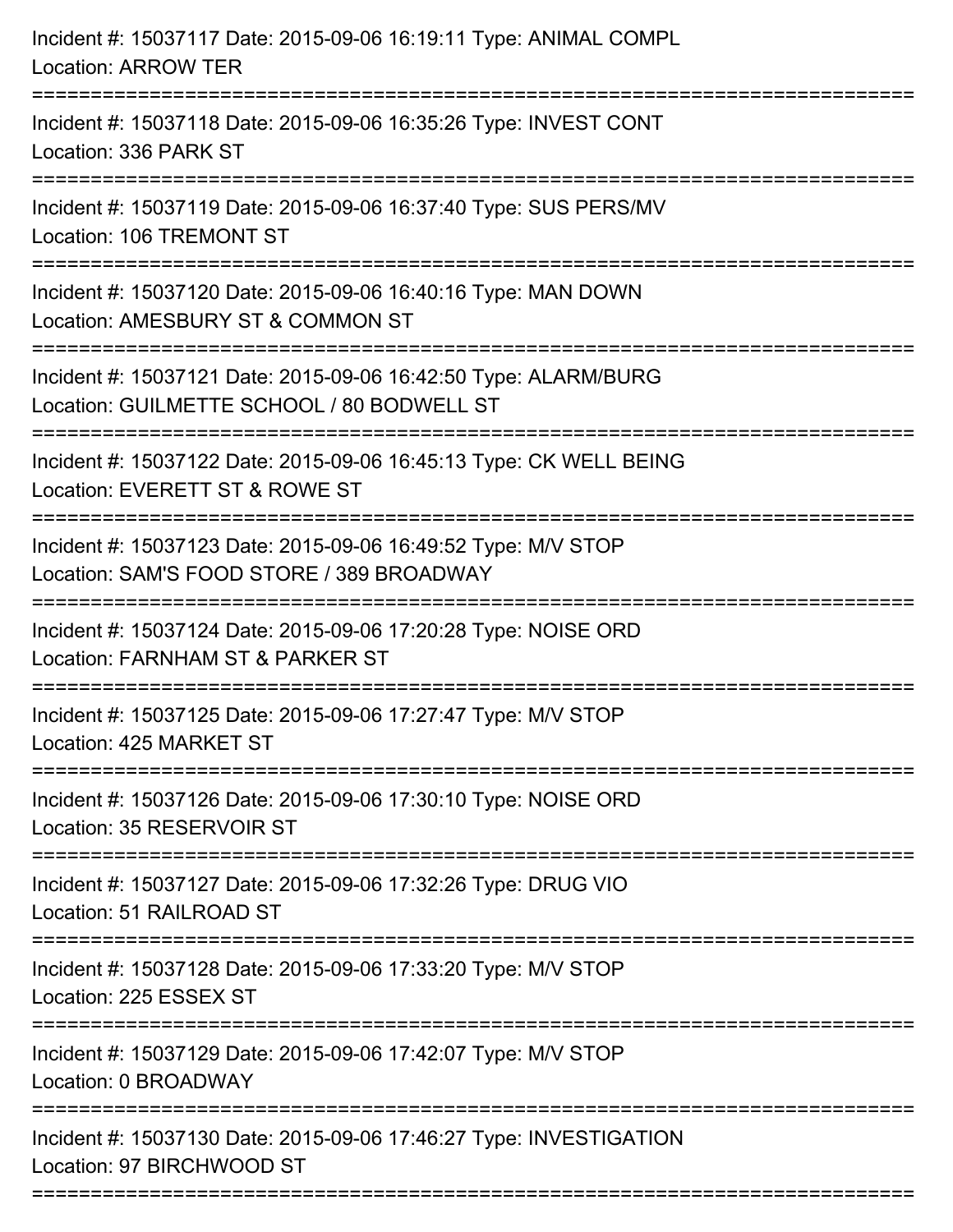Location: 425 MARKET ST

| Incident #: 15037132 Date: 2015-09-06 17:49:03 Type: M/V STOP<br>Location: 190 BROADWAY                 |
|---------------------------------------------------------------------------------------------------------|
| Incident #: 15037133 Date: 2015-09-06 17:51:36 Type: NOISE ORD<br>Location: 34 SALEM ST                 |
| Incident #: 15037134 Date: 2015-09-06 17:54:40 Type: M/V STOP<br>Location: MARKET ST & PARKER ST        |
| Incident #: 15037135 Date: 2015-09-06 17:57:28 Type: M/V STOP<br>Location: 95 E HAVERHILL ST            |
| Incident #: 15037136 Date: 2015-09-06 18:04:27 Type: NOISE ORD<br>Location: 448 LOWELL ST               |
| Incident #: 15037137 Date: 2015-09-06 18:07:16 Type: NOISE ORD<br>Location: 194 BRUCE ST                |
| Incident #: 15037138 Date: 2015-09-06 18:10:36 Type: M/V STOP<br>Location: 165 HAVERHILL ST             |
| Incident #: 15037139 Date: 2015-09-06 18:18:50 Type: M/V STOP<br>Location: ANDOVER ST & FOSTER ST       |
| Incident #: 15037140 Date: 2015-09-06 18:24:00 Type: M/V STOP<br>Location: ANDOVER ST & FOSTER ST       |
| Incident #: 15037141 Date: 2015-09-06 18:25:31 Type: MEDIC SUPPORT<br>Location: LAWRENCE ST & MYRTLE ST |
| Incident #: 15037142 Date: 2015-09-06 18:35:05 Type: M/V STOP<br><b>Location: FOSTER ST</b>             |
| Incident #: 15037143 Date: 2015-09-06 18:35:36 Type: M/V STOP<br>Location: COMMON ST & HAMPSHIRE ST     |
| Incident #: 15037146 Date: 2015-09-06 18:36:56 Type: LOUD NOISE<br>Location: 1 MILL ST                  |
|                                                                                                         |

Incident #: 15037144 Date: 2015 09 06 18:37:44 Type: DISTURBANCE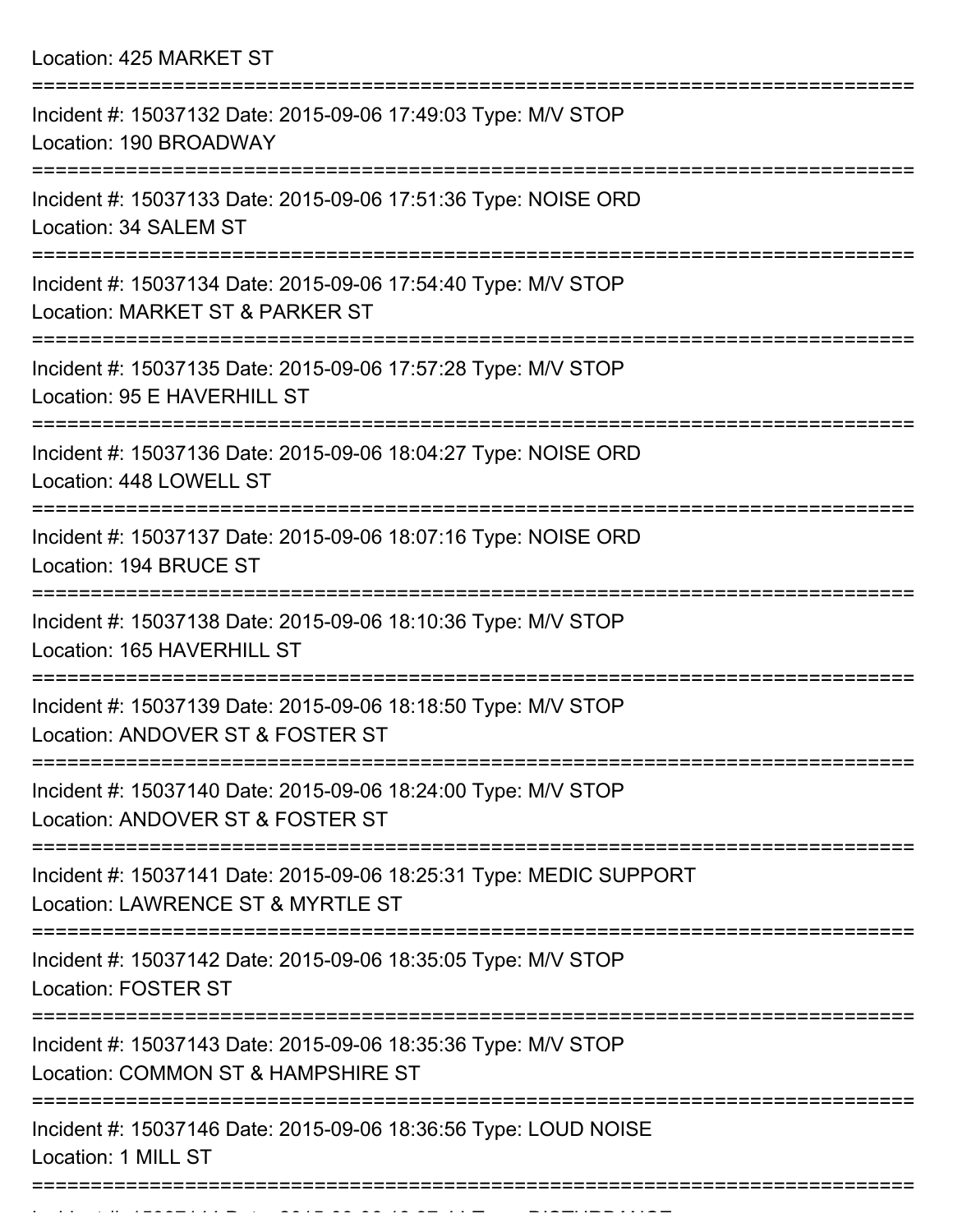| Incident #: 15037145 Date: 2015-09-06 18:38:20 Type: M/V STOP<br>Location: 161 BAILEY ST                      |
|---------------------------------------------------------------------------------------------------------------|
| Incident #: 15037147 Date: 2015-09-06 18:43:30 Type: M/V STOP<br>Location: GRAFTON ST & S UNION ST            |
| Incident #: 15037148 Date: 2015-09-06 18:44:26 Type: M/V STOP<br>Location: 181 BAILEY ST                      |
| Incident #: 15037149 Date: 2015-09-06 18:44:43 Type: ALARM/BURG<br>Location: 40 TRENTON ST                    |
| Incident #: 15037150 Date: 2015-09-06 18:47:40 Type: M/V STOP<br>Location: BAILEY ST & PHILLIPS ST            |
| Incident #: 15037151 Date: 2015-09-06 19:05:48 Type: MAL DAMAGE<br>Location: 330 HOWARD ST                    |
| Incident #: 15037152 Date: 2015-09-06 19:13:53 Type: NOISE ORD<br>Location: BUSWELL ST & EUTAW ST             |
| Incident #: 15037153 Date: 2015-09-06 19:14:51 Type: AUTO ACC/NO PI<br>Location: SALEM ST & FOSTER ST         |
| Incident #: 15037154 Date: 2015-09-06 19:16:38 Type: DISTURBANCE<br>Location: DUNKIN DONUTS / 226 WINTHROP AV |
| Incident #: 15037155 Date: 2015-09-06 19:18:57 Type: DISORDERLY<br>Location: BAILEY ST & OSGOOD ST            |
| Incident #: 15037156 Date: 2015-09-06 19:20:36 Type: NOISE ORD<br>Location: 168 SPRUCE ST                     |
| Incident #: 15037157 Date: 2015-09-06 19:27:20 Type: DOMESTIC/PAST<br>Location: 110 ARLINGTON ST FL 1         |
| Incident #: 15037158 Date: 2015-09-06 19:34:43 Type: M/V STOP<br>Location: LAWRENCE ST & OAK ST               |
|                                                                                                               |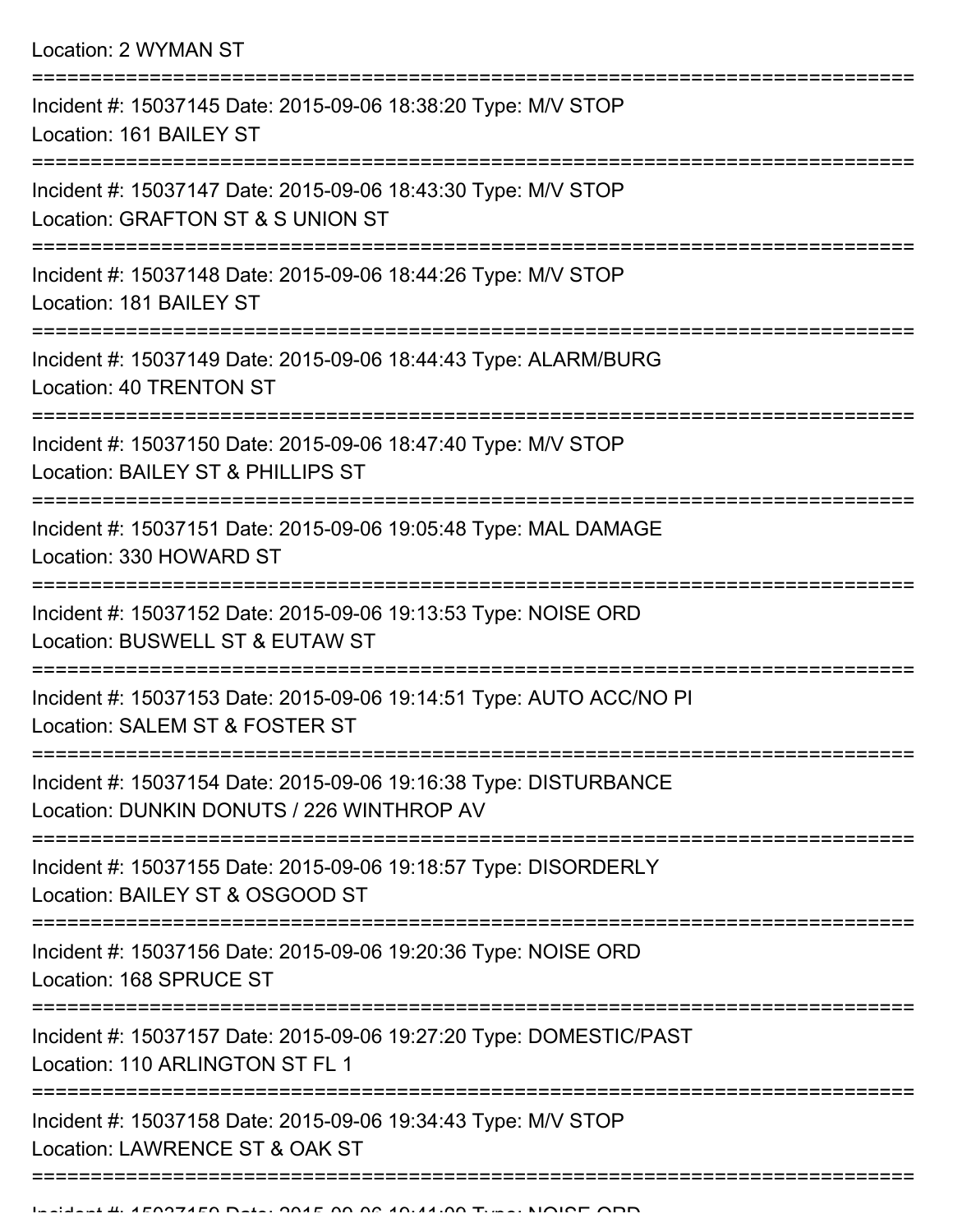| Location: 154 SPRUCE ST                                                                                                                                                                    |
|--------------------------------------------------------------------------------------------------------------------------------------------------------------------------------------------|
| Incident #: 15037160 Date: 2015-09-06 19:47:28 Type: NOISE ORD<br>Location: 34 SALEM ST                                                                                                    |
| Incident #: 15037161 Date: 2015-09-06 19:50:53 Type: DISTURBANCE<br>Location: 209 PARK ST                                                                                                  |
| Incident #: 15037162 Date: 2015-09-06 20:04:19 Type: NOISE ORD<br>Location: 45 CLIFTON ST                                                                                                  |
| Incident #: 15037163 Date: 2015-09-06 20:12:15 Type: DISORDERLY<br>Location: COMMON ST & NEWBURY ST                                                                                        |
| Incident #: 15037164 Date: 2015-09-06 20:13:22 Type: NOISE ORD<br>Location: MAKARENA RESTAURANT / 150 COMMON ST<br>==================================<br>================================= |
| Incident #: 15037165 Date: 2015-09-06 20:26:57 Type: NOISE ORD<br>Location: BROOKFIELD ST & EASTON ST                                                                                      |
| Incident #: 15037166 Date: 2015-09-06 20:36:25 Type: NOISE ORD<br>Location: 86 PHILLIPS ST                                                                                                 |
| Incident #: 15037167 Date: 2015-09-06 20:42:14 Type: DISORDERLY<br>Location: 86 BOXFORD ST                                                                                                 |
| ================================<br>Incident #: 15037168 Date: 2015-09-06 20:43:29 Type: SPECIAL CHECK<br>Location: 14 COLUMBUS AV                                                         |
| --------------<br>Incident #: 15037169 Date: 2015-09-06 20:45:30 Type: SUS PERS/MV<br><b>Location: AMES ST</b>                                                                             |
| Incident #: 15037170 Date: 2015-09-06 20:49:59 Type: NOISE ORD<br>Location: 567 HAVERHILL ST                                                                                               |
| Incident #: 15037171 Date: 2015-09-06 20:57:29 Type: DISORDERLY<br>Location: COMMON ST & LAWRENCE ST                                                                                       |
| Incident #: 15037172 Date: 2015-09-06 20:58:21 Type: NOISE ORD<br>Location: 11 EASTON ST                                                                                                   |
|                                                                                                                                                                                            |

Incident #: 15037173 Date: 2015-09-06 20:58:52 Type: UNWANTEDGUEST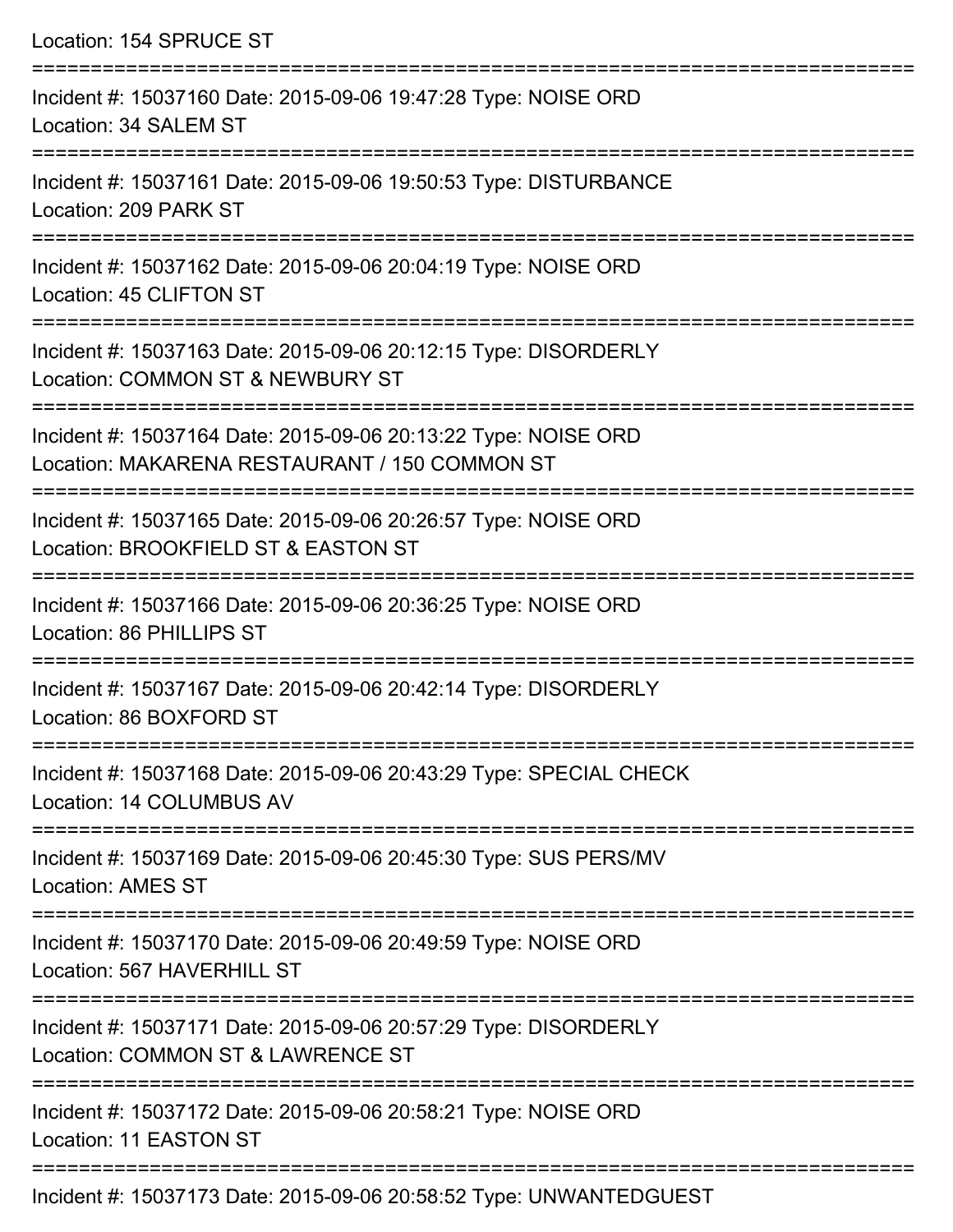| Incident #: 15037174 Date: 2015-09-06 21:01:15 Type: A&B PAST<br>Location: 212 FARNHAM ST FL 1                   |
|------------------------------------------------------------------------------------------------------------------|
| Incident #: 15037175 Date: 2015-09-06 21:06:32 Type: ANIMAL COMPL<br>Location: CRESCENT ST & HAVERHILL ST        |
| Incident #: 15037176 Date: 2015-09-06 21:11:17 Type: DISORDERLY<br>Location: 2 AVON ST FL 2                      |
| Incident #: 15037177 Date: 2015-09-06 21:13:43 Type: AUTO ACC/NO PI<br>Location: 59 ESSEX ST                     |
| Incident #: 15037178 Date: 2015-09-06 21:24:38 Type: ALARM/BURG<br>Location: EL MERCADITO GROCERY / 49 WALNUT ST |
| Incident #: 15037179 Date: 2015-09-06 21:27:19 Type: M/V STOP<br>Location: 93 SUMMER ST                          |
| Incident #: 15037180 Date: 2015-09-06 21:32:09 Type: NOISE ORD<br>Location: 78 CENTRE ST                         |
| Incident #: 15037181 Date: 2015-09-06 21:40:16 Type: NOISE ORD<br>Location: 46 KNOX ST                           |
| Incident #: 15037182 Date: 2015-09-06 21:40:50 Type: NOISE ORD<br>Location: 66 KNOX ST                           |
| Incident #: 15037183 Date: 2015-09-06 21:54:57 Type: NOISE ORD<br>Location: 12 CAMBRIDGE ST #RIGHT FL 1          |
| Incident #: 15037184 Date: 2015-09-06 21:59:03 Type: M/V STOP<br>Location: 239 BROADWAY                          |
| Incident #: 15037186 Date: 2015-09-06 22:03:35 Type: VIO CITY ORD<br>Location: GARDEN ST & UNION ST              |
| Incident #: 15037185 Date: 2015-09-06 22:04:16 Type: M/V STOP<br><b>Location: HIGH ST</b>                        |
| Incident #: 15037187 Date: 2015-09-06 22:06:03 Type: AUTO ACC/UNK PI                                             |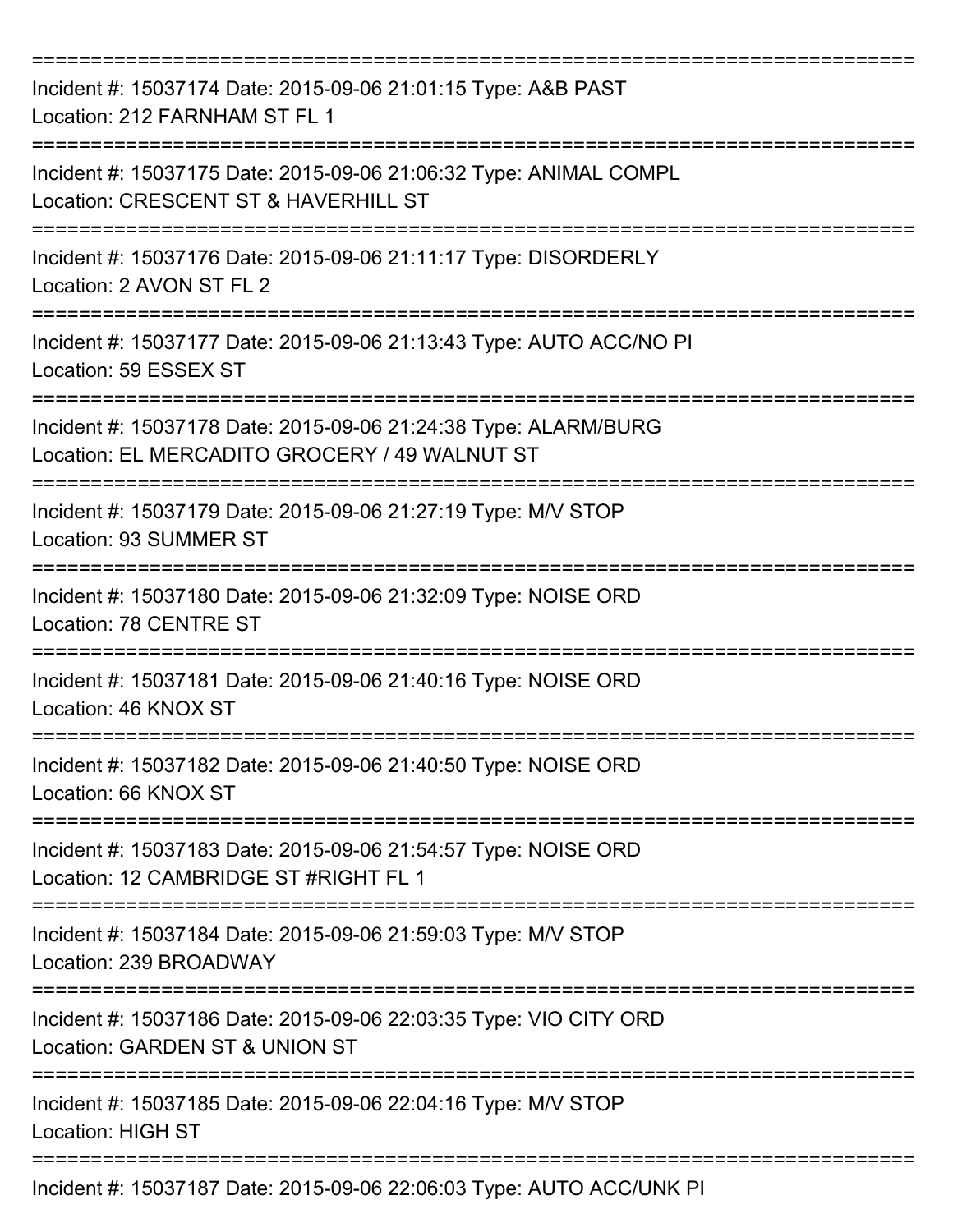| Incident #: 15037188 Date: 2015-09-06 22:07:59 Type: SUICIDE ATTEMPT<br>Location: 109 WACHUSETTS AV           |
|---------------------------------------------------------------------------------------------------------------|
| Incident #: 15037189 Date: 2015-09-06 22:09:46 Type: M/V STOP<br>Location: 20 SUMMER ST                       |
| Incident #: 15037190 Date: 2015-09-06 22:11:21 Type: DISORDERLY<br>Location: ANDOVER ST & GLENN ST            |
| Incident #: 15037191 Date: 2015-09-06 22:13:41 Type: NOISE ORD<br>Location: 148 BUTLER ST                     |
| Incident #: 15037192 Date: 2015-09-06 22:20:05 Type: NOTIFICATION<br>Location: 21 CLARKE ST                   |
| Incident #: 15037193 Date: 2015-09-06 22:22:25 Type: KEEP PEACE<br>Location: 35 SUMMER ST                     |
| Incident #: 15037194 Date: 2015-09-06 22:26:13 Type: NOISE ORD<br><b>Location: MELROSE ST</b>                 |
| ===========<br>Incident #: 15037195 Date: 2015-09-06 22:35:52 Type: M/V STOP<br>Location: ELM ST & JACKSON ST |
| Incident #: 15037196 Date: 2015-09-06 22:38:38 Type: NOTIFICATION<br>Location: 28 LENOX ST                    |
| Incident #: 15037197 Date: 2015-09-06 22:42:43 Type: M/V STOP<br>Location: APPLETON ST & ESSEX ST             |
| Incident #: 15037198 Date: 2015-09-06 22:48:16 Type: M/V STOP<br>Location: MERRIMACK ST & PARKER ST           |
| Incident #: 15037199 Date: 2015-09-06 22:48:36 Type: M/V STOP<br>Location: 69 PARKER ST                       |
| Incident #: 15037200 Date: 2015-09-06 22:53:18 Type: DISTURBANCE<br>Location: 283 HIGH ST FL 1                |
| Incident #: 15037201 Date: 2015-09-06 23:04:28 Type: NOISE ORD                                                |